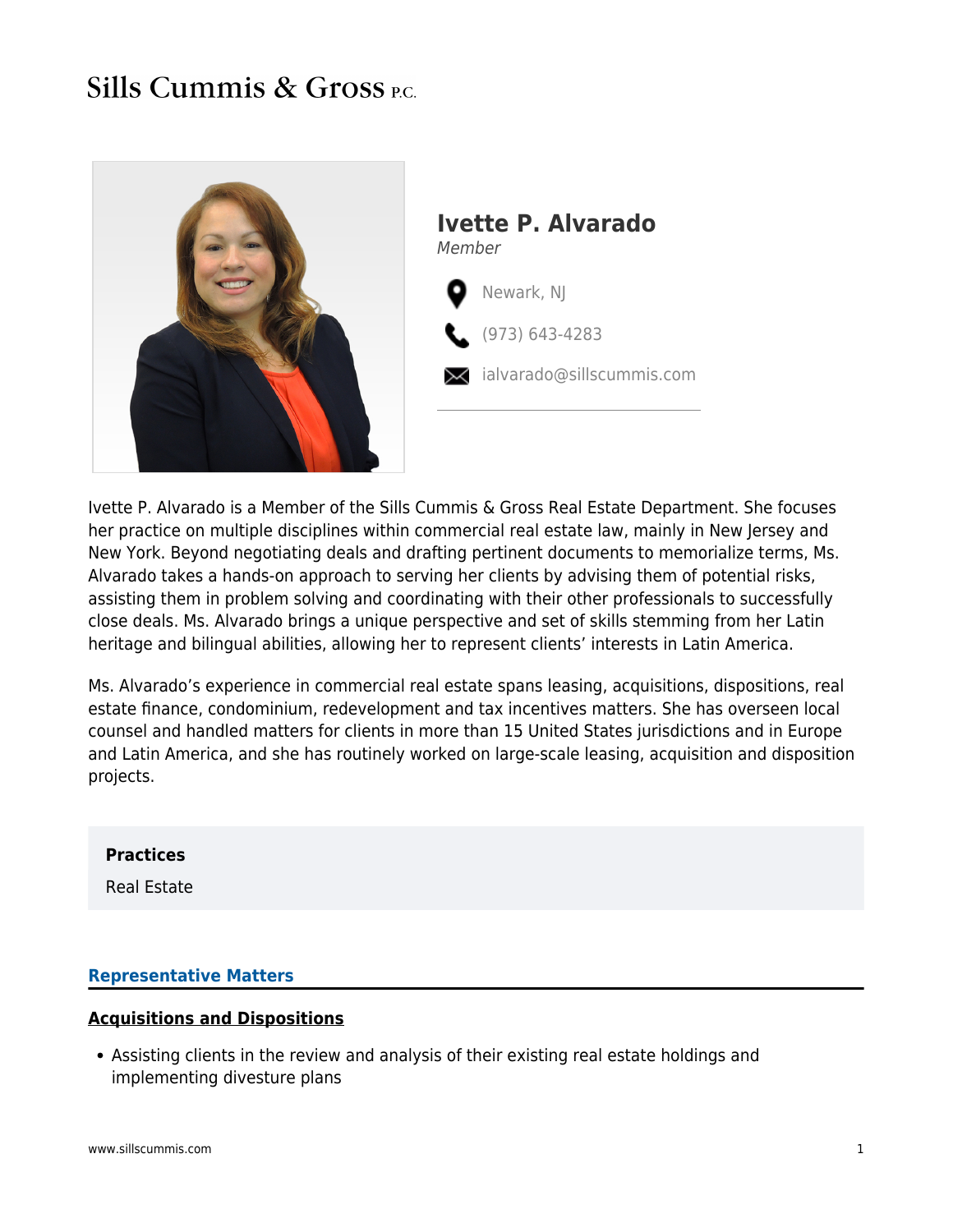- Advising clients that are reorganizing their real estate holdings between subsidiaries
- Coordinating the efforts of the client's real estate portfolio managers, chief financial officers, facilities managers, and insurance and risk managers
- Conducting extensive due diligence investigations for multiple-property leasehold and fee title acquisitions
- Coordinated the disposition in bulk of real estate assets in eleven different jurisdictions in the United States, including addressing local requirements, overseeing local counsel and addressing transfer tax issues for a global diversified manufacturing company operating in the energy, transportation and industrial markets
- Represented a real estate investment trust (REIT) that owns and operates a large portfolio of neighborhood and community shopping centers, in its disposition of several properties in the northeast

## **Condominium Law**

- Counseling clients and assisting in the formation of mixed-use, residential, medical office and age restricted housing, as well as commercial fee simple condominiums and leasehold condominiums
- Coordinating with the client's professionals, including architects and engineers, to strategically develop complex condominium regimes
- Worked closely with the sponsor of a multi-unit medical office and treatment center condominium to create and implement a complex leasehold condominium regime under New Jersey law

## **Financing**

- Negotiating and drafting loan documents on behalf of lending institutions in connection with multi million-dollar acquisition and construction loans
- Conducting due diligence on behalf of lending institutions
- Acting as local New Jersey counsel for lending institutions in connection with financing secured by New Jersey real property
- Negotiating on behalf of borrowers in mortgage lending, refinancing and defeasance matters

### **Leasing**

Negotiating and drafting office, retail, and commercial building and ground leases and subleases throughout the United States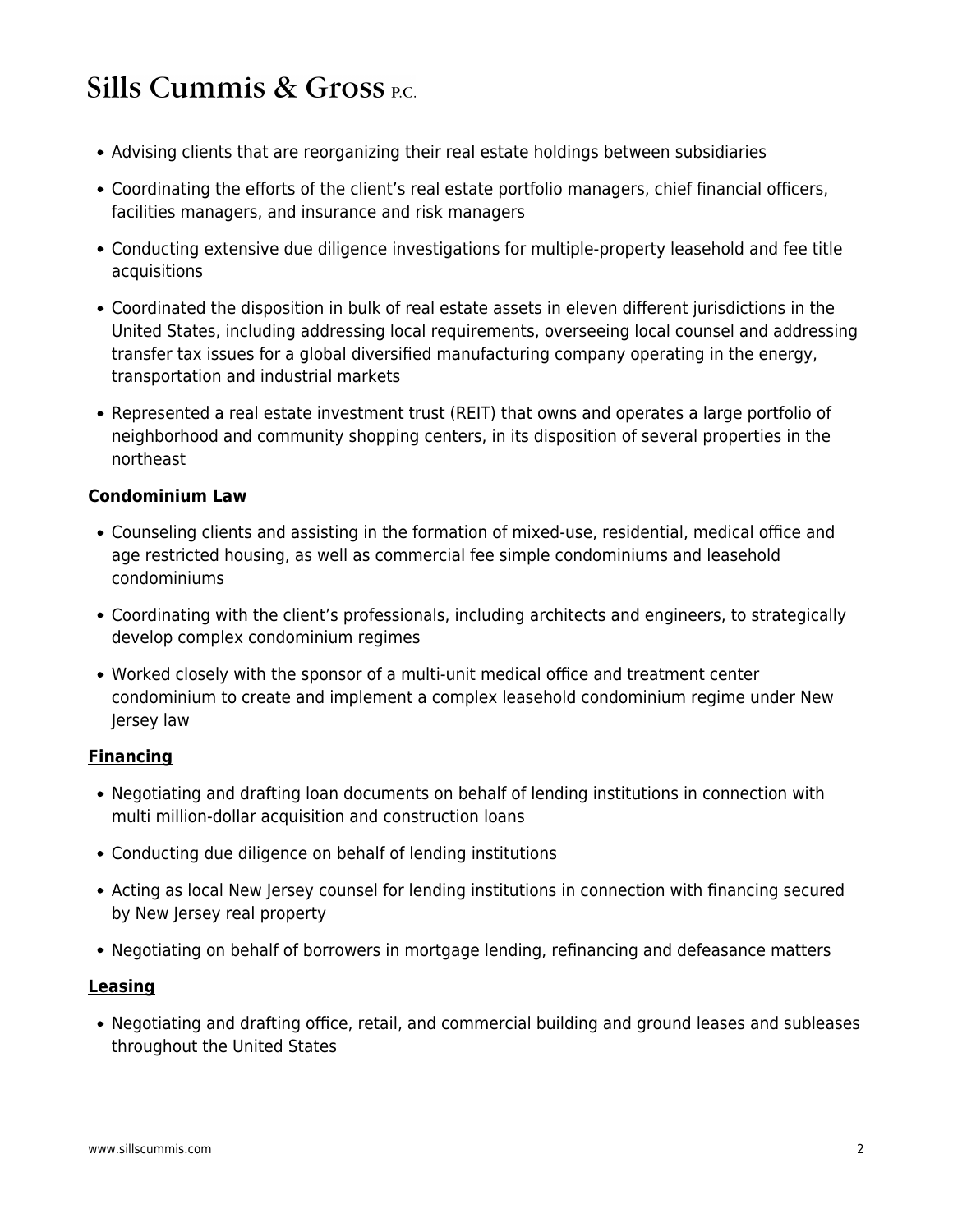- Counseling clients in connection with contract and lease compliance issues related to land use, zoning, and governmental permits and approvals
- Analyzed and identified potential exit strategies for a global diversified manufacturing company operating in the energy, transportation and industrial markets, which was undergoing an internal reorganization and had real estate leaseholds in the United States, Europe, Asia, and Central and South America
- Analyzed and negotiated a leading global financial services firm's rights under more than 100 existing and new leases to accommodate the client's massive branch expansion into the Northeast Region of the United States
- Negotiated office and retail leases on behalf of a real estate investment trust (REIT), that owns and operates a large portfolio of neighborhood and community shopping centers
- Acted as leasing counsel for a multibillion-dollar global manufacturer in the negotiation of more than 30 new leases, lease modifications and subleases in several United States jurisdictions over the span of one year

### **Redevelopment/PILOT**

- Representing both developers and municipalities in the negotiation and drafting of redevelopment agreements
- Representing both developers and municipalities in the negotiation and drafting of financial agreements
- Negotiated and drafted a Master Redevelopment Agreement on behalf of a redeveloper for a massive redevelopment project in Central New Jersey, addressing multiple construction and development phases, brownfields and environmental issues, riparian grant issues and multiple land acquisitions (including through eminent domain proceedings)
- Represented a municipality in Northern New Jersey in the negotiation of several aspects of a multifaceted redevelopment project, which included a redevelopment agreement, financial agreement for payments-in-lieu of taxes (PILOT), issuance of bond anticipation notes and a ground lease

## **Court Admissions**

U.S. District Court, District of New Jersey

### **Newsroom**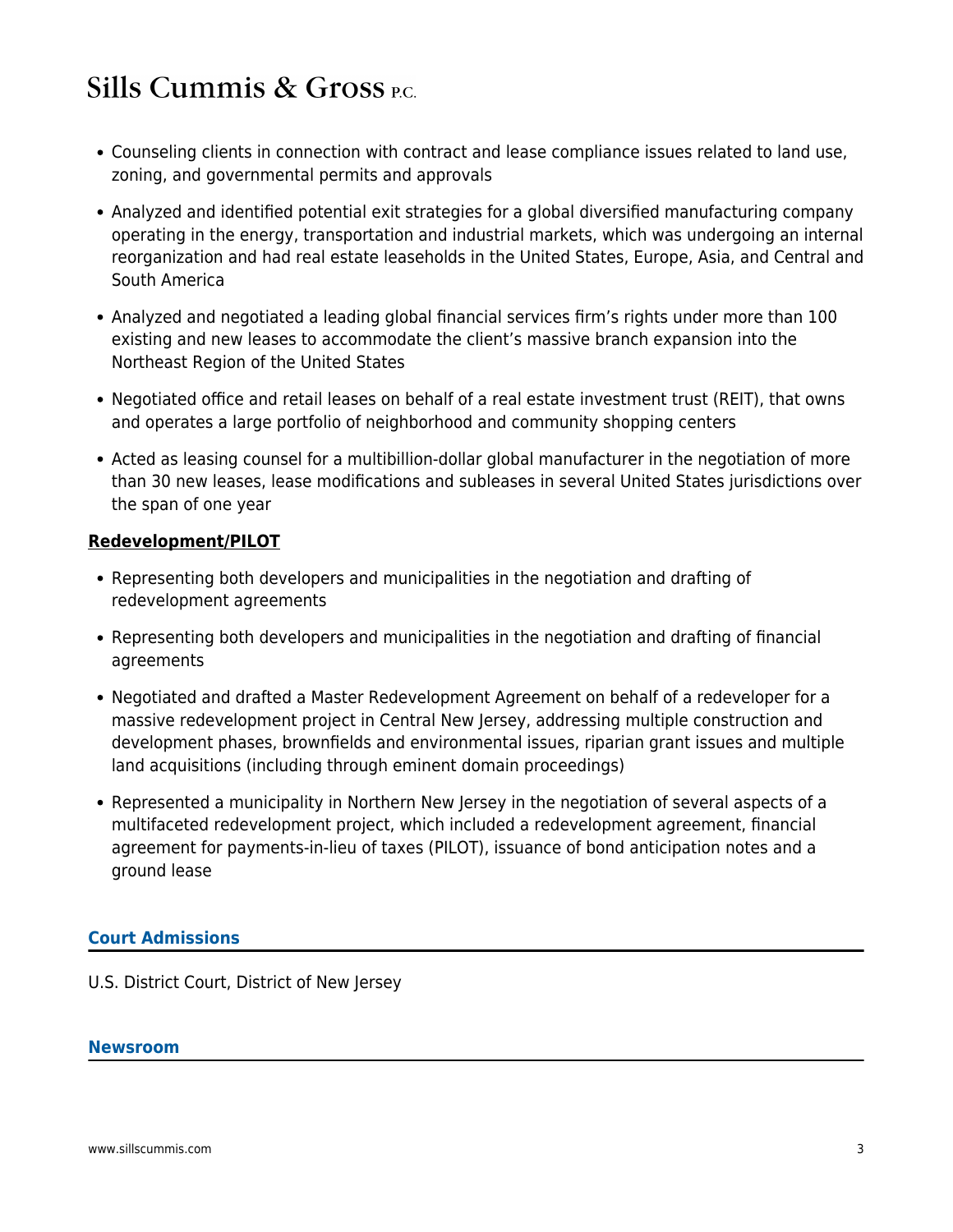### **In the News**

**Call in the Attorneys: In a buyer beware situation, good legal counsel can put out fires before they start** NJBIZ November 29, 2021

### **CREW NJ President Touts Growth of Programs, Membership amid COVID Challenges**

Real Estate NJ May 13, 2021

### **Women in Business: Ivette P. Alvarado**

Mid Atlantic Real Estate Journal October 29, 2019

### **Presentations**

### **An Introduction to Commercial Leasing**

New Jersey Institute for Continuing Legal Education March 2, 2022

### **Future of the NJ Waterfront – Digital Summit: Development, Investment and Industry Growth**

New Industries & Opportunities: Life Sciences, Industrial and the Future of Office Bisnow June 30, 2021

### **Getting to Closing: Bulk Sales, RTF and Controlling Interest Tax for Real Estate, Corporate and Tax Lawyers**

New Jersey Institute for Continuing Legal Education February 22, 2019

### **A Look Ahead: What New Legislation and Trends Will Impact NJ CRE in 2019?**

Commercial Real Estate Women of New Jersey January 31, 2019

### **Commercial Leasing 2018: A Deeper Dive into Selected Topics**

New Jersey Institute for Continuing Legal Education December 13, 2018

## **Getting to Closing: Bulk Sales & New Jersey Realty Transfer Taxes for Real Estate, Corporate and Tax Lawyers**

New Jersey Institute for Continuing Legal Education September 27, 2017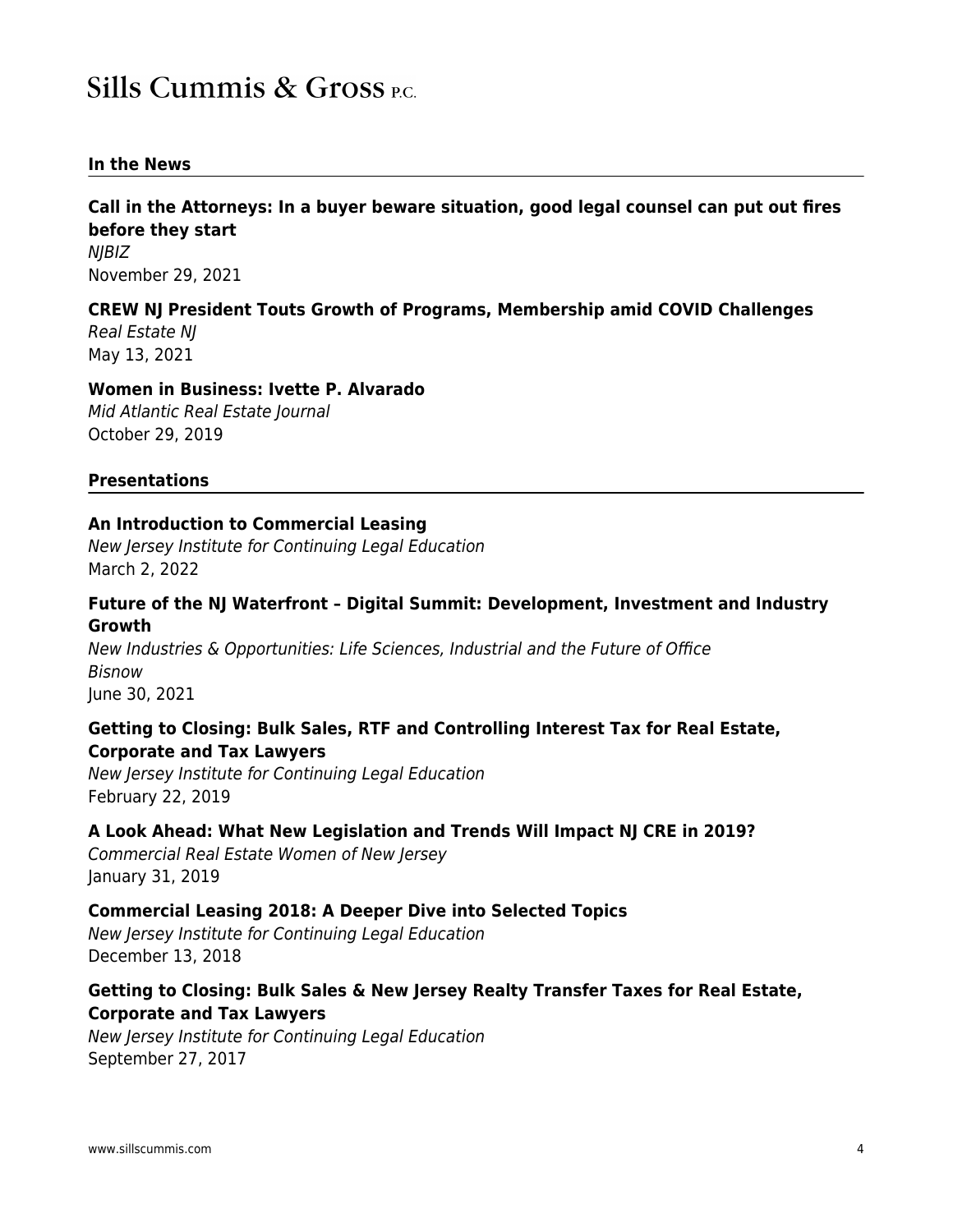### **Bulk Sales for Real Estate, Corporate. and Tax Lawyers**

New Jersey Institute for Continuing Legal Education September 15, 2016

### **New Jersey Real Estate Closing Procedures**

New York City Bar's 16 Hour New Jersey Bridge-The-Gap: Satisfy the Mandatory 15 Credits & More Seminar December 6, 2013

### **Easements and Other Servitudes in the Commercial Context, National Business Institute's Commercial Real Estate from A to Z Seminar**

National Business Institute November 4, 2013

### **An Introduction to Real Estate Closing Practices in New Jersey**

New York County Lawyers Association New Jersey Bridge the Gap Program July 16, 2013

### **New Jersey Woman's Leadership Event**

CoreNet January 17, 2013

### **New Jersey Real Estate Closing Procedures**

New York City Bar's 16 Hour New Jersey Bridge-The-Gap: Satisfy the Mandatory 15 Credits & More Seminar February 3, 2012

## **Publications**

## **Don't Let Real Estate Derail the Deal**

Corporate Counsel Business Journal November 1, 2019

## **The Changing Look of Office Space: How Will It Impact Lease Negotiations?**

New Jersey Lawyer August 1, 2019

## **The New Jersey Bulk Sales Notification Process for Pass-Through Sellers**

New Jersey Lawyer April 1, 2017

### **The Americans with Disabilities Act: How Upcoming Changes Will Impact Landlords**

New Jersey Law Journal October 17, 2011

### **Third Parties' Right to Easement**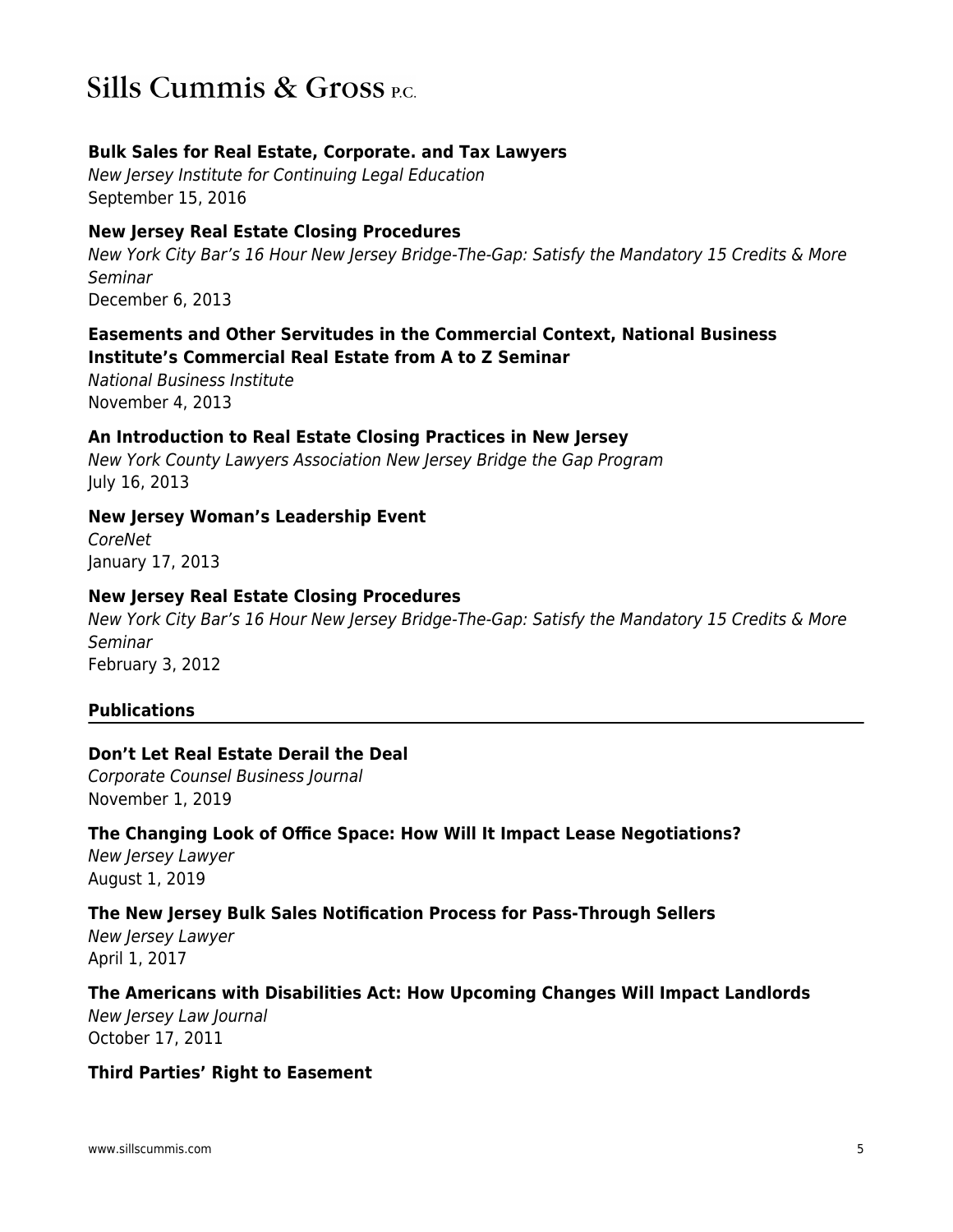## Sills Cummis & Gross P.C.

Globest.com March 31, 2010

**New Day Care Center Licensing Requirements** Mid Atlantic Real Estate Journal December 19, 2008

### **Rankings and Recognition**

Selected for inclusion in:

- The Best Lawyers in America®\* 2020-2022, Real Estate Law
- New Jersey Super Lawyers®\* 2022, Real Estate

\* See [Award Methodology.](https://www.sillscummis.com/award-methodology) No aspect of this advertisement has been approved by the Supreme Court of New Jersey.

### **Affiliations**

Advisor and Past President, Commercial Real Estate Women of New Jersey (CREW NJ)

Board of Consultors, Real Property Trust & Estate Law Section, New Jersey State Bar Association

Member, ICSC

Member, NAIOP NJ

Member, Hispanic Bar Association of New Jersey

Member, National Association of Women Lawyers

Mentor, New Jersey Law and Education Empowerment Project (NJ LEEP) (2009-2012)

### **Education**

J.D., Rutgers School of Law – Newark

B.A., Rutgers University

### **Bar Admissions**